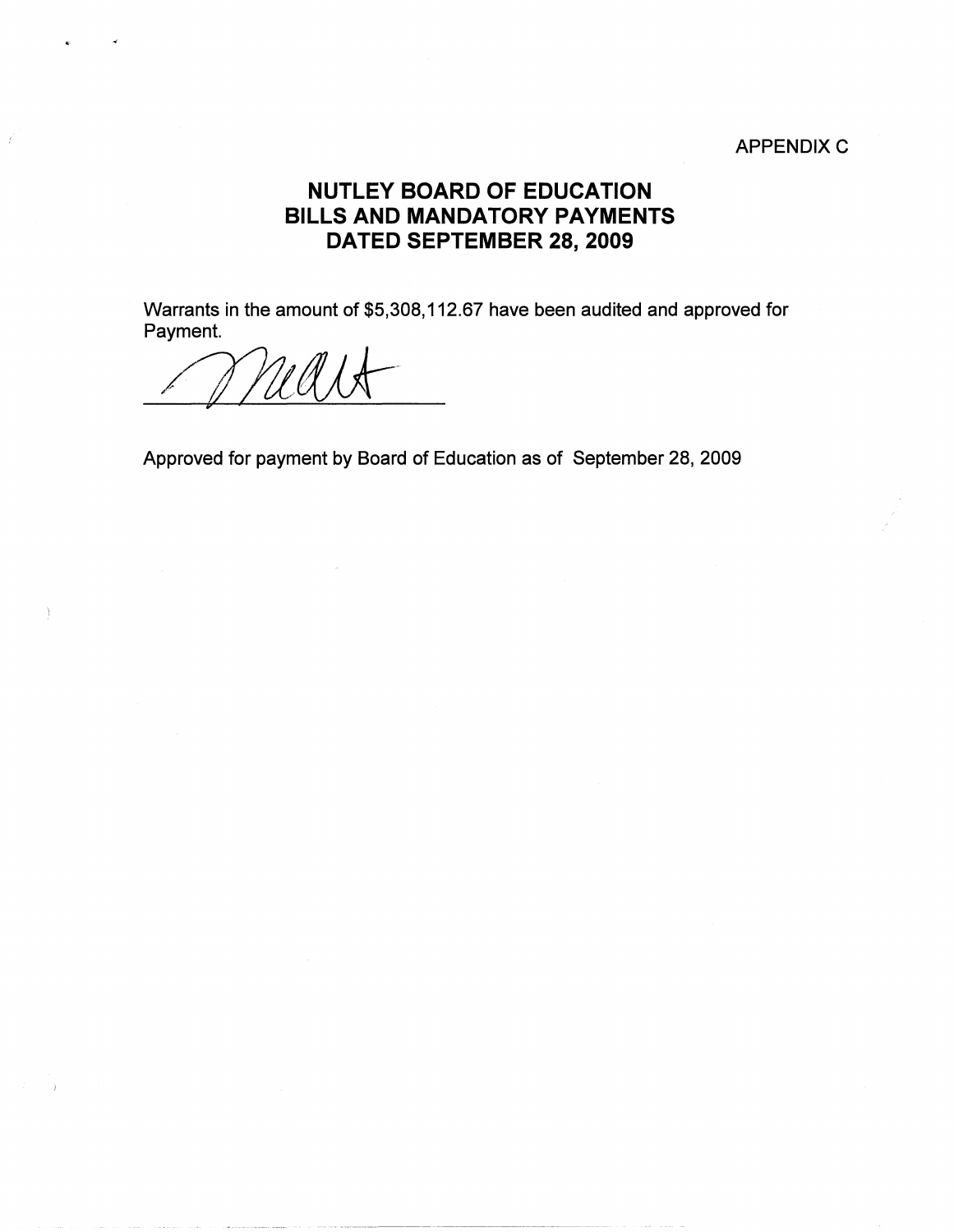| <b>Check Journal</b>        |                   |          |                        |                  | <b>Nutley Board of Education</b>               | Page 1 of 10        |  |
|-----------------------------|-------------------|----------|------------------------|------------------|------------------------------------------------|---------------------|--|
| <b>Rec and Unrec checks</b> |                   |          |                        |                  | <b>Hand and Machine checks</b>                 | 09/24/09 09:43      |  |
| Starting date 8/25/2009     |                   |          |                        |                  | <b>Ending date 9/28/2009</b><br>Text 9/28/2009 |                     |  |
|                             | <b>Cknum</b>      | Date     | <b>Rec date Vcode</b>  |                  | Vendor name                                    | <b>Check amount</b> |  |
|                             | 080810 H          | 08/28/09 | 08/31/09 PAY           |                  | <b>B.O.E. SALARY ACCOUNT</b>                   | \$262,017.63        |  |
|                             | 080811 H          | 08/25/09 | 08/31/09 BOES          |                  | <b>BOARD OF EDUCATION SALARY ACCOUNT</b>       | \$16,276.25         |  |
|                             | 080812 H          |          | 08/25/09 08/31/09 PER  |                  | PUBLIC EMPLOYEES RETIREMENT                    | \$10,249.56         |  |
|                             | 080813 H          |          | 08/25/09 08/31/09 TD2  |                  | TD BANK, N.A.                                  | \$200.00            |  |
|                             | 080814 H          |          | 08/25/09 08/31/09 BOES |                  | <b>BOARD OF EDUCATION SALARY ACCOUNT</b>       | \$3,214.41          |  |
|                             | 080815            | 08/25/09 | 08/31/09 CAC           |                  | <b>CIRCLE-A CONSTRUCTION CO. INC.</b>          | \$158,893.28        |  |
|                             | 080816            |          | 08/25/09 08/25/09 GPC  |                  | GPC, INC.                                      | \$0.00              |  |
|                             | 080817            |          | 08/25/09 08/31/09 HILT |                  | HILT CONSTRUCTION, INC.                        | \$93,590.00         |  |
|                             | 080818 H 08/31/09 |          |                        | YS1              | YANTACAW PETTY CASH/D. SORENSON, TRUSTEE       | \$300.00            |  |
|                             | 080819 H          | 08/31/09 |                        | <b>SGPC</b>      | <b>SPRING GARDEN PETTY CASH/R.CLERICO</b>      | \$300.00            |  |
|                             | 080820 H          | 08/31/09 |                        | <b>RSP</b>       | RADCLIFFE PETTY CASH/M. KEARNEY, TRUSTEE       | \$300.00            |  |
|                             | 080821 H          | 08/31/09 |                        | <b>LIPC</b>      | LINCOLN PETTY CASH/L. RESTEL, TRUSTEE          | \$300.00            |  |
|                             | 080822 H          | 08/31/09 |                        | <b>WSPC</b>      | <b>WASHINGTON PETTY CASH/D.JONES, TRUSTEE</b>  | \$300.00            |  |
|                             | 080823 H          | 08/31/09 |                        | <b>FSPC</b>      | JHW MIDDLE SCHOOL/J. CALICCHIO, TRUSTEE        | \$400.00            |  |
|                             | 080824 H          | 08/31/09 |                        | <b>NHPC</b>      | NHS PETTY CASH/G.CATRAMBONE, TRUSTEE           | \$500.00            |  |
|                             | 080825 H          | 08/31/09 |                        | <b>SSPC</b>      | SPECIAL SERV PETTY CASH/P. PALOZZOLA, TR       | \$300.00            |  |
|                             | 080826 H          | 09/01/09 |                        | <b>PHY</b>       | PHYTHIAN; GLORIA                               | \$150.00            |  |
|                             | 080827 H          | 08/25/09 |                        | <b>GPC</b>       | GPC, INC.                                      | \$88,239.20         |  |
|                             | 080828 H          | 09/04/09 |                        | <b>HBCB</b>      | <b>HORIZON BLUE CROSS</b>                      | \$667,142.86        |  |
|                             | 080829 H          | 09/04/09 |                        | <b>BSI2</b>      | <b>BENECARD SERVICES, INC.</b>                 | \$12,041.64         |  |
|                             | 080830 H          | 09/04/09 |                        | <b>IHS</b>       | <b>INTERNATIONAL HEALTHCARE SERVICES</b>       | \$79.68             |  |
|                             | 080831            | 09/04/09 |                        | BANK             | <b>BANC OF AMERICA</b>                         | \$366.00            |  |
|                             | 080832            | 09/04/09 |                        | <b>CIT</b>       | CIT TECHNOLOGY FINANCIAL SERVICES, INC.        | \$196.00            |  |
|                             | 080833            | 09/04/09 |                        | CIT <sub>1</sub> | CIT TECHNOLOGY FINANCIAL SERVICES, INC.        | \$396.12            |  |
|                             | 080834            | 09/04/09 |                        | <b>DLLF</b>      | DE LAGE LANDEN FINANCIAL SERVICES              | \$99.00             |  |
|                             | 080835            | 09/04/09 |                        | <b>HDC</b>       | <b>HOME DEPOT CREDIT SERVICES</b>              | \$417.24            |  |
|                             | 080836            | 09/04/09 |                        | <b>MUNI</b>      | MUNICIPAL CAPITAL CORP.                        | \$2,612.00          |  |
|                             | 080837            | 09/04/09 |                        | OLD1             | <b>OLD NATIONAL</b>                            | \$1,542.24          |  |
|                             | 080838            | 09/04/09 |                        | <b>USP</b>       | <b>USPS-HASLER</b>                             | \$2,000.00          |  |
|                             | 080839 H          | 09/09/09 |                        | PIR <sub>1</sub> | PIRO; JOSEPH                                   | \$600.00            |  |
|                             | 080840            | 09/09/09 |                        | <b>NHS</b>       | <b>NUTLEY HIGH SCHOOL</b>                      | \$22,580.00         |  |
|                             | 080841 H          | 09/15/09 |                        | <b>PAY</b>       | <b>B.O.E. SALARY ACCOUNT</b>                   | \$1,615,751.53      |  |
|                             | 080842 H          | 09/10/09 |                        | <b>BOES</b>      | <b>BOARD OF EDUCATION SALARY ACCOUNT</b>       | \$24,961.39         |  |
|                             | 080843 H          | 09/10/09 |                        | <b>BOES</b>      | <b>BOARD OF EDUCATION SALARY ACCOUNT</b>       | \$98,428.31         |  |
|                             | 080844            | 09/15/09 |                        | <b>KBOE</b>      | <b>KEARNY BOARD OF EDUCATION</b>               | \$1,527.00          |  |
|                             | 080845            | 09/15/09 |                        | HOWA             | <b>WANG; HONG</b>                              | \$560.00            |  |
|                             | 080846            | 09/17/09 |                        | <b>HILT</b>      | HILT CONSTRUCTION, INC.                        | \$836,857.28        |  |
|                             | 080847            | 09/17/09 |                        | <b>LEVY</b>      | LEVY CONSTRUCTION CO., INC.                    | \$181,221.60        |  |
|                             | 080848            | 09/17/09 |                        | <b>ABR</b>       | <b>BRITTON; ALLISON</b>                        | \$226.00            |  |

 $\label{eq:1} \chi_{\rm{eff}} = \frac{1}{2} \left( \frac{1}{2} \frac{1}{\sqrt{2}} \right) \left( \frac{1}{2} \frac{1}{\sqrt{2}} \right)$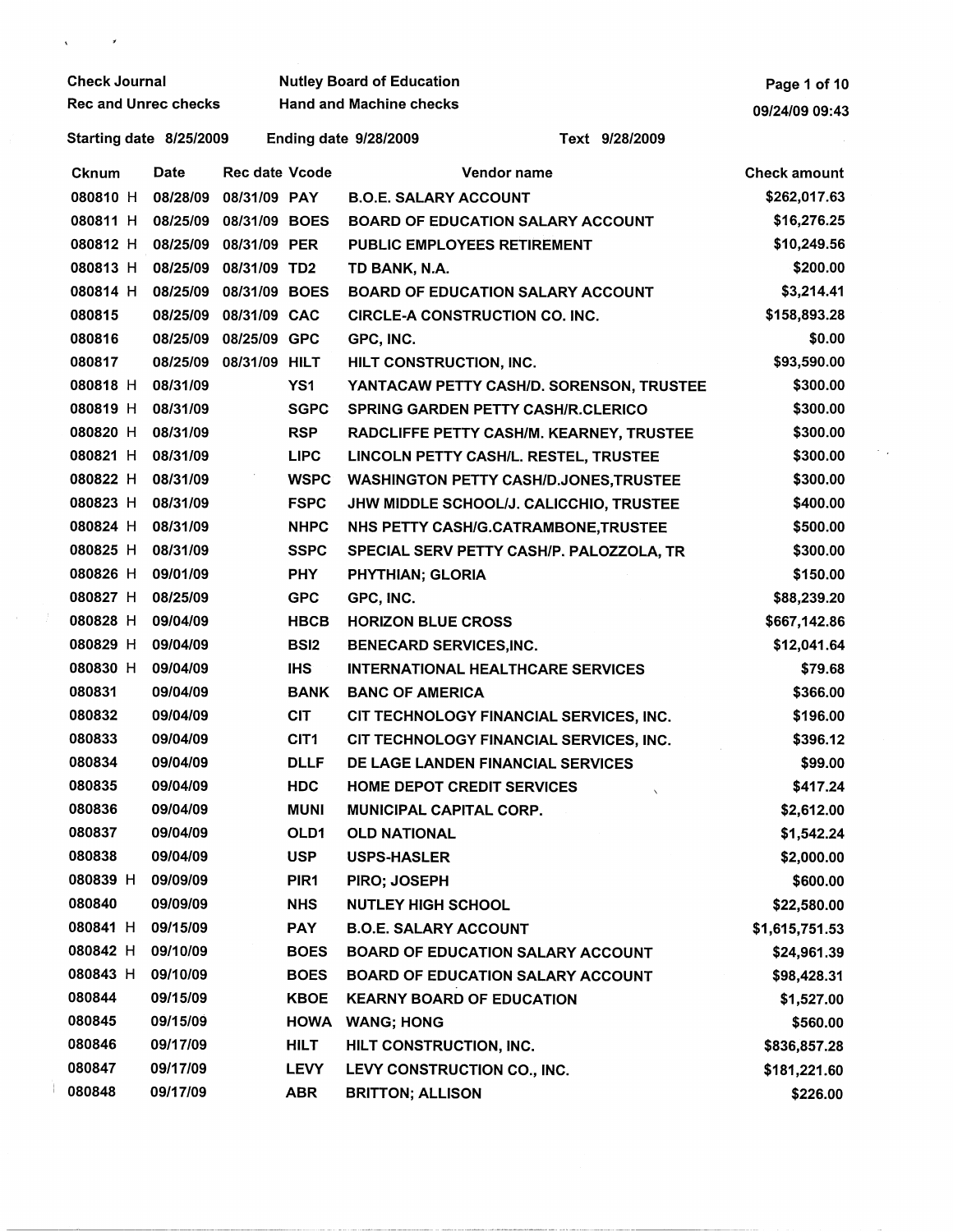| <b>Check Journal</b>        |          |                       | <b>Nutley Board of Education</b>  |                                         |                     |  |  |  |
|-----------------------------|----------|-----------------------|-----------------------------------|-----------------------------------------|---------------------|--|--|--|
| <b>Rec and Unrec checks</b> |          |                       | <b>Hand and Machine checks</b>    |                                         | 09/24/09 09:43      |  |  |  |
| Starting date 8/25/2009     |          |                       | <b>Ending date 9/28/2009</b>      | Text 9/28/2009                          |                     |  |  |  |
| <b>Cknum</b>                | Date     | <b>Rec date Vcode</b> |                                   | Vendor name                             | <b>Check amount</b> |  |  |  |
| 080849                      | 09/17/09 | CIT <sub>1</sub>      |                                   | CIT TECHNOLOGY FINANCIAL SERVICES, INC. | \$601.72            |  |  |  |
| 080850                      | 09/17/09 | <b>DLLF</b>           |                                   | DE LAGE LANDEN FINANCIAL SERVICES       | \$99.00             |  |  |  |
| 080851                      | 09/17/09 | <b>IKON</b>           | <b>IKON OFFICE SOLUTIONS</b>      |                                         | \$191.00            |  |  |  |
| 080852                      | 09/17/09 | <b>RPO</b>            | <b>POSTERNOCK; ROBYN</b>          |                                         | \$960.00            |  |  |  |
| 080853 H                    | 09/21/09 | <b>HARR</b>           | <b>HARRAHS RESORT</b>             |                                         | \$1,392.00          |  |  |  |
| 080854                      | 09/28/09 | AC <sub>2</sub>       | Apple Computer, Inc.              |                                         | \$3,447.00          |  |  |  |
| 080855                      | 09/28/09 | <b>CVM</b>            | <b>CVM ENGINEERS</b>              |                                         | \$33,203.65         |  |  |  |
| 080856                      | 09/28/09 | <b>EDEG</b>           |                                   | <b>EDWARDS ENGINEERING GROUP, INC</b>   | \$400.00            |  |  |  |
| 080857                      | 09/28/09 | <b>EPM</b>            | EPIC MANAGEMENT, INC.             |                                         | \$19,950.00         |  |  |  |
| 080858                      | 09/28/09 | <b>SPG</b>            | <b>SPIEZLE GROUP</b>              |                                         | \$29,781.95         |  |  |  |
| 080859                      | 09/28/09 | <b>AAFI</b>           | AAF INTERNATIONAL                 |                                         | \$214.49            |  |  |  |
| 080860                      | 09/28/09 | ABC1                  | ABC-CLIO, INC.                    |                                         | \$3,070.00          |  |  |  |
| 080861                      | 09/28/09 | INT <sub>2</sub>      | <b>ABILITATIONS</b>               |                                         | \$45.58             |  |  |  |
| 080862                      | 09/28/09 | <b>ABLE</b>           | <b>ABLECOMM INC.</b>              |                                         | \$170.00            |  |  |  |
| 080863                      | 09/28/09 | <b>ABRA</b>           |                                   | ABRAMS & CO. PUBLISHING INC.            | \$132.00            |  |  |  |
| 080864                      | 09/28/09 | <b>ACTH</b>           |                                   | <b>ACADEMIC THERAPY PUBLICATIONS</b>    | \$104.50            |  |  |  |
| 080865                      | 09/28/09 | <b>ALS</b>            |                                   | <b>ACCREDITED LOCK SUPPLY CO.</b>       | \$225.72            |  |  |  |
| 080866                      | 09/28/09 | <b>ACP</b>            | <b>ACP DIRECT</b>                 |                                         | \$390.25            |  |  |  |
| 080867                      | 09/28/09 | <b>ACSI</b>           | <b>ACSI</b>                       |                                         | \$1,672.50          |  |  |  |
| 080868                      | 09/28/09 | AP7                   | <b>ACTE PUBLICATIONS</b>          |                                         | \$48.00             |  |  |  |
| 080869                      | 09/28/09 | <b>AAU</b>            | <b>ADVANCE AUTO PARTS</b>         |                                         | \$6.60              |  |  |  |
| 080870                      | 09/28/09 | AGL <sub>1</sub>      | <b>AGL INHILATION THERAPY CO.</b> |                                         | \$26.00             |  |  |  |
| 080871                      | 09/28/09 | <b>AGL</b>            | AGL WELDING SUPPLY CO. INC.       |                                         | \$55.83             |  |  |  |
| 080872                      | 09/28/09 | <b>ALPR</b>           | <b>ALL PRO SOUND</b>              |                                         | \$1,219.98          |  |  |  |
| 080873                      | 09/28/09 | <b>AES</b>            |                                   | ALLEGHENY EDUCATIONAL SYSTEMS, INC.     | \$120.00            |  |  |  |
| 080874                      | 09/28/09 | AS6                   | <b>ALLEGRO SCHOOL</b>             |                                         | \$15,288.00         |  |  |  |
| 080875                      | 09/28/09 | <b>AIP</b>            | <b>ALLIED INTERIOR PRODUCTS</b>   |                                         | \$383.09            |  |  |  |
| 080876                      | 09/28/09 | <b>AMSC</b>           | ALVAH M SQUIBB CO., INC.          |                                         | \$123.35            |  |  |  |
| 080877                      | 09/28/09 | <b>AMZ</b>            | <b>AMAZON.COM CREDIT PLAN</b>     |                                         | \$223.95            |  |  |  |
| 080878                      | 09/28/09 | <b>AMAA</b>           |                                   | AMERICAN ARBITRATION ASSOCIATION        | \$1,000.00          |  |  |  |
| 080879                      | 09/28/09 | <b>ARC</b>            |                                   | ARC OF ESSEX CTY/STEPPING STONES        | \$9,500.00          |  |  |  |
| 080880                      | 09/28/09 | <b>BEA</b>            | <b>ARIFAJ; BERT</b>               |                                         | \$525.00            |  |  |  |
| 080881                      | 09/28/09 | <b>ARFC</b>           | <b>ARTISTIC FENCE COMPANY</b>     |                                         | \$45.83             |  |  |  |
| 080882                      | 09/28/09 | <b>AFS</b>            | <b>ASTONE FLEET SERVICE</b>       |                                         | \$18,518.19         |  |  |  |
| 080883                      | 09/28/09 | <b>ATT</b>            | <b>AT &amp; T</b>                 |                                         | \$209.19            |  |  |  |
| 080884                      | 09/28/09 | ATL1                  |                                   | <b>ATLANTIC TOMORROWS OFFICE</b>        | \$137.80            |  |  |  |
| 080885                      | 09/28/09 | <b>AYT</b>            | AYAN TRAVEL INC.                  |                                         | \$1,000.00          |  |  |  |
| 080886                      | 09/28/09 | BN                    | <b>BARNES &amp; NOBLE</b>         |                                         | \$1,173.60          |  |  |  |
| 080887                      | 09/28/09 | <b>BATT</b>           | <b>BATTERIES PLUS</b>             |                                         | \$179.97            |  |  |  |

 $\frac{1}{2}$  ,  $\frac{1}{2}$ 

Ň,

 $\overline{C}_{\overline{J}}$ 

 $\overline{C}$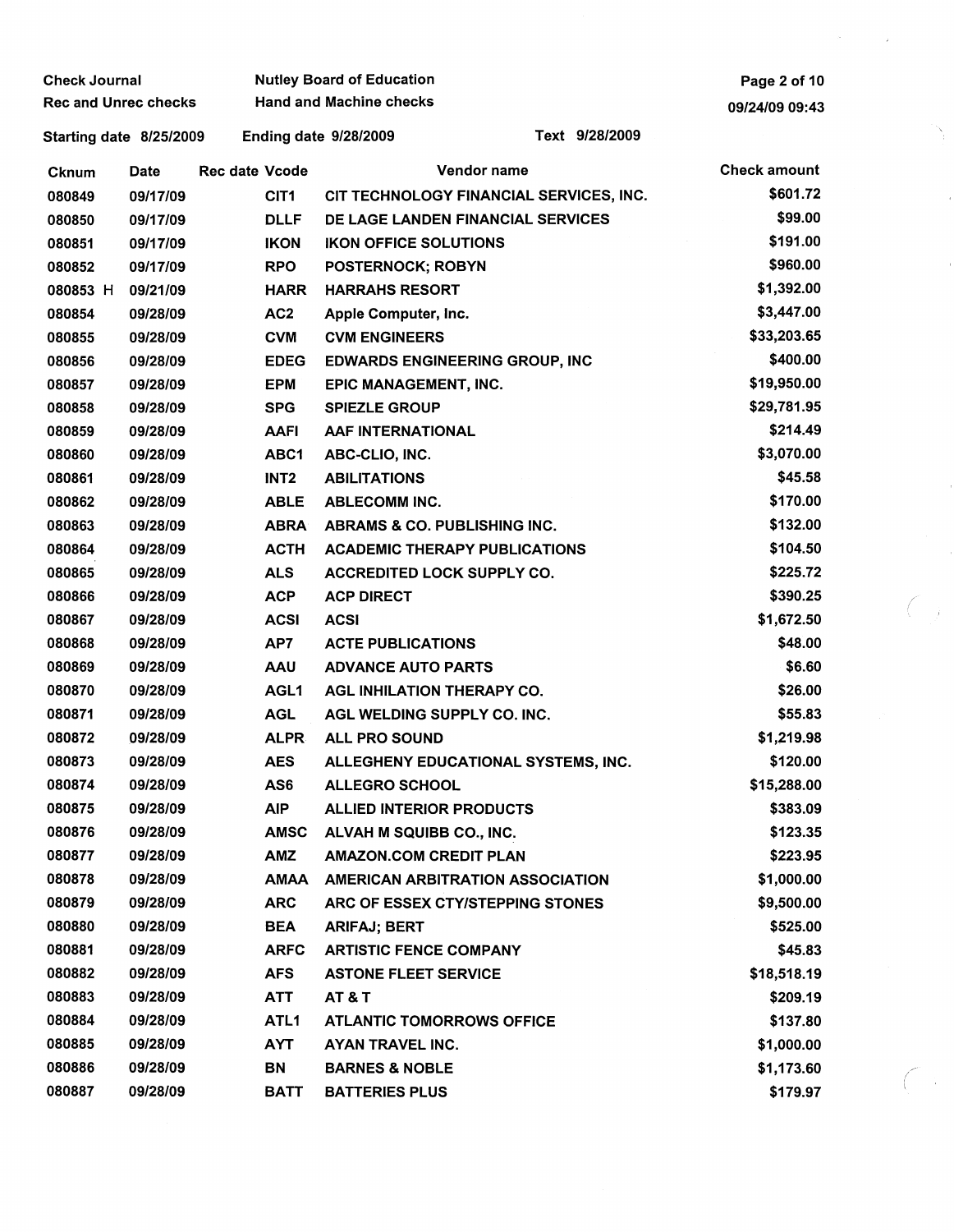| <b>Check Journal</b>        |          |                       | <b>Nutley Board of Education</b> |                               | Page 3 of 10                                        |                     |  |
|-----------------------------|----------|-----------------------|----------------------------------|-------------------------------|-----------------------------------------------------|---------------------|--|
| <b>Rec and Unrec checks</b> |          |                       | <b>Hand and Machine checks</b>   |                               | 09/24/09 09:43                                      |                     |  |
| Starting date 8/25/2009     |          |                       |                                  | <b>Ending date 9/28/2009</b>  | Text 9/28/2009                                      |                     |  |
| Cknum                       | Date     | <b>Rec date Vcode</b> |                                  |                               | Vendor name                                         | <b>Check amount</b> |  |
| 080888                      | 09/28/09 |                       | <b>BBM</b>                       |                               | <b>BELLEVILLE BUILDING MATERIALS CORP.</b>          | \$507.60            |  |
| 080889                      | 09/28/09 |                       | <b>BPS</b>                       |                               | <b>BELLRIDGE PLUMBING SUPPLY CORPORATION</b>        | \$511.95            |  |
| 080890                      | 09/28/09 |                       | <b>BSS</b>                       |                               | <b>BELL'S SECURITY SALES INC</b>                    | \$299.26            |  |
| 080891                      | 09/28/09 |                       | <b>BCTS</b>                      |                               | <b>BERGEN COUNTY TECHNICAL SCHOOLS</b>              | \$100.00            |  |
| 080892                      | 09/28/09 |                       | <b>BLFM</b>                      |                               | <b>BLOOMFIELD ELECTRICAL CO.</b>                    | \$51.11             |  |
| 080893                      | 09/28/09 |                       | <b>BJU</b>                       |                               | <b>BOB JONES UNIVERSITY PRESS</b>                   | \$20,774.25         |  |
| 080894                      | 09/28/09 |                       | <b>BRAD</b>                      | <b>BRADLEY TIRE SERVICE</b>   |                                                     | \$510.40            |  |
| 080895                      | 09/28/09 |                       | <b>BNBI</b>                      |                               | <b>BRIDGEPORT NATIONAL BINDERY, INC.</b>            | \$2,470.20          |  |
| 080896                      | 09/28/09 |                       | <b>BG</b>                        |                               | <b>BRODHEAD GARRETT COMPANY</b>                     | \$958.15            |  |
| 080897                      | 09/28/09 |                       | <b>BPW</b>                       | <b>BUS PARTS WAREHOUSE</b>    |                                                     | \$199.50            |  |
| 080898                      | 09/28/09 |                       | <b>CAB</b>                       | <b>CABLEVISION</b>            |                                                     | \$28.12             |  |
| 080899                      | 09/28/09 |                       | <b>CABL</b>                      |                               | <b>CABLEVISION LIGHTPATH INC</b>                    | \$9,190.30          |  |
| 080900                      | 09/28/09 |                       | <b>CCO</b>                       | <b>CALDWELL COLLEGE</b>       |                                                     | \$125.00            |  |
| 080901                      | 09/28/09 |                       | <b>CCPT</b>                      |                               | <b>CALDWELL PEDIATRIC THERAPY CTR.</b>              | \$999.00            |  |
| 080902                      | 09/28/09 |                       | CH <sub>1</sub>                  | <b>CALLOWAY HOUSE INC</b>     |                                                     | \$52.93             |  |
| 080903                      | 09/28/09 |                       | CAN <sub>1</sub>                 | CANON U.S.A., INC.            |                                                     | \$314.40            |  |
| 080904                      | 09/28/09 |                       | CAP1                             | <b>CAPSTONE PRESS, INC.</b>   |                                                     | \$390.79            |  |
| 080905                      | 09/28/09 |                       | <b>CBS</b>                       |                               | <b>CAROLINA BIOLOGICAL SUPPLY COMPANY</b>           | \$1,022.40          |  |
| 080906                      | 09/28/09 |                       | <b>CGI</b>                       | <b>CDW GOVERNMENT, INC.</b>   |                                                     | \$19,530.34         |  |
| 080907                      | 09/28/09 |                       | <b>CPNJ</b>                      |                               | <b>CEREBRAL PALSY OF NORTH JERSEY</b>               | \$16,806.09         |  |
| 080908                      | 09/28/09 |                       | CHA1                             |                               | <b>CHANCE CORPORATION, INC.</b>                     | \$33,669.60         |  |
| 080909                      | 09/28/09 |                       | C12                              | <b>CHILDRENS INSTITUTE</b>    |                                                     | \$15,768.60         |  |
| 080910                      | 09/28/09 |                       | <b>CHTH</b>                      |                               | <b>CHILDRENS THERAPY CENTER</b>                     | \$41,614.18         |  |
| 080911                      | 09/28/09 |                       | <b>CIT</b>                       |                               | CIT TECHNOLOGY FINANCIAL SERVICES, INC.             | \$98.00             |  |
| 080912                      | 09/28/09 |                       | CIT1                             |                               | CIT TECHNOLOGY FINANCIAL SERVICES, INC.             | \$122.66            |  |
| 080913                      | 09/28/09 |                       | CEP1                             |                               | <b>COIN EDUCATIONAL PRODUCTS</b>                    | \$130.90            |  |
| 080914                      | 09/28/09 |                       | <b>COL</b>                       | <b>COLANERI BROS.</b>         |                                                     | \$225.50            |  |
| 080915                      | 09/28/09 |                       | CHS <sub>2</sub>                 | <b>COMMUNITY SCHOOL, INC.</b> |                                                     | \$17,723.94         |  |
| 080916                      | 09/28/09 |                       | <b>CSI</b>                       | <b>COMPUTER SOLUTIONS INC</b> |                                                     | \$18,888.00         |  |
| 080917                      | 09/28/09 |                       | CMC <sub>5</sub>                 |                               | <b>CONCENTRA MEDICAL CENTERS</b>                    | \$62.00             |  |
| 080918                      | 09/28/09 |                       | <b>COLC</b>                      |                               | <b>CONCORDIA LEARNING CENTER</b>                    | \$600.00            |  |
| 080919                      | 09/28/09 |                       | <b>CFO</b>                       | <b>CONNELL FOLEY LLP</b>      |                                                     | \$28,908.08         |  |
| 080920                      | 09/28/09 |                       | CG                               | <b>CONTEMPORARY GLASS</b>     |                                                     | \$814.50            |  |
| 080921                      | 09/28/09 |                       | <b>COEX</b>                      | <b>CORPORATE EXPRESS</b>      |                                                     | \$1,944.80          |  |
| 080922                      | 09/28/09 |                       | <b>COT</b>                       |                               | <b>COTTRELL GRAPHICS &amp; ADVERTISING SPEC INC</b> | \$535.00            |  |
| 080923                      | 09/28/09 |                       | <b>CREC</b>                      | <b>CREATIVE COMPANY</b>       |                                                     | \$208.45            |  |
| 080924                      | 09/28/09 |                       | <b>DAA</b>                       | DAANJ, INC.                   |                                                     | \$100.00            |  |
| 080925                      | 09/28/09 |                       | <b>DEE</b>                       |                               | DELTA EDUCATION-SCHOOL SPECIALTY SCIENCE            | \$145.54            |  |
| 080926                      | 09/28/09 |                       | DM <sub>1</sub>                  | <b>DEMCO</b>                  |                                                     | \$435.34            |  |

 $\mathbf{v} = \mathbf{v} \times \mathbf{v}$  .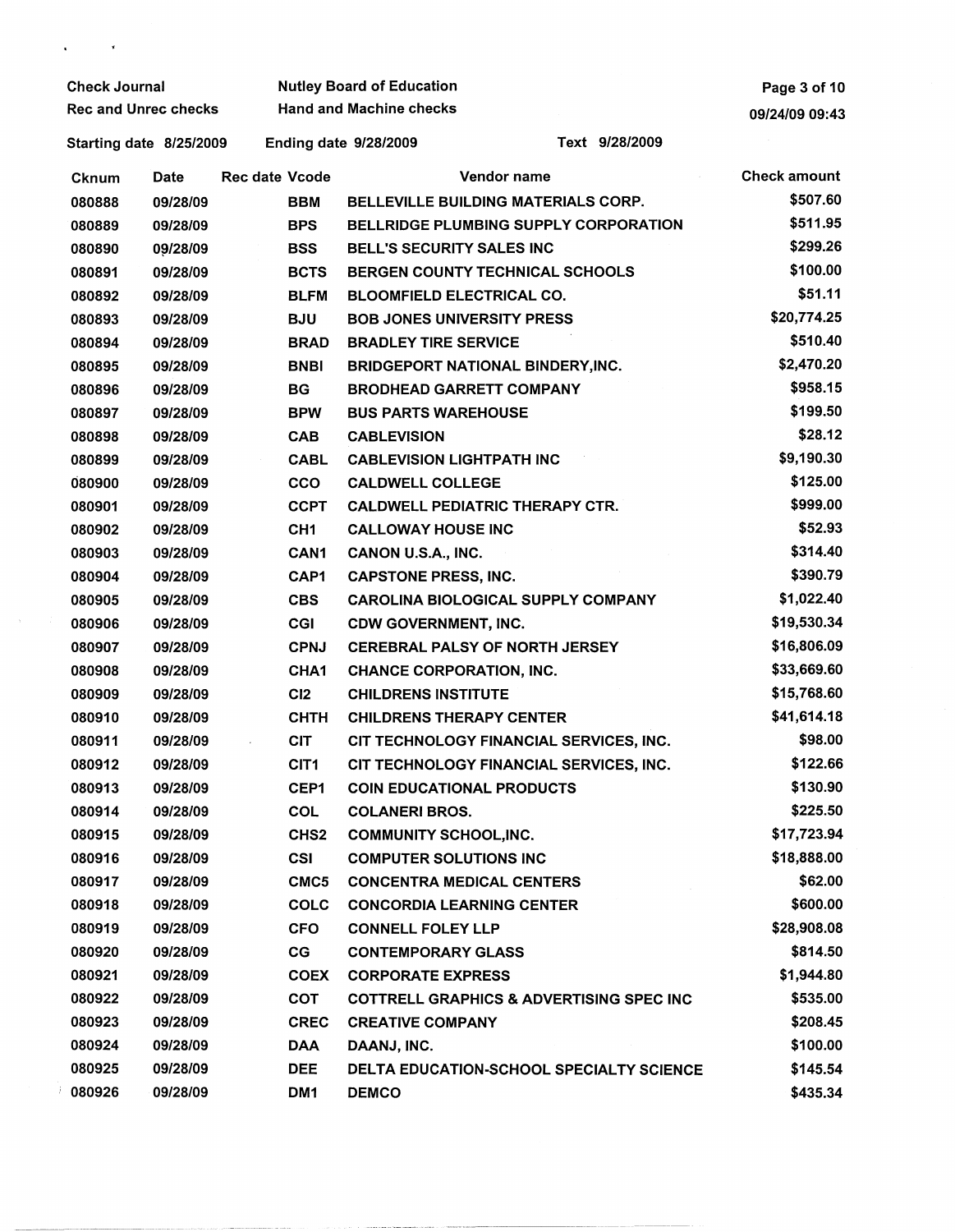| <b>Check Journal</b>        |                   |                       |             | <b>Nutley Board of Education</b>               | Page 4 of 10        |  |
|-----------------------------|-------------------|-----------------------|-------------|------------------------------------------------|---------------------|--|
| <b>Rec and Unrec checks</b> |                   |                       |             | <b>Hand and Machine checks</b>                 | 09/24/09 09:43      |  |
| Starting date 8/25/2009     |                   |                       |             | Text 9/28/2009<br><b>Ending date 9/28/2009</b> |                     |  |
| Cknum                       | Date              | <b>Rec date Vcode</b> |             | Vendor name                                    | <b>Check amount</b> |  |
| 080927                      | 09/28/09          |                       | <b>MDV</b>  | <b>DEVITA; MICHAEL</b>                         | \$158.02            |  |
| 080928                      | 09/28/09          |                       | JD1         | <b>DICKERSON; JAIME</b>                        | \$500.00            |  |
| 080929                      | 09/28/09          |                       | <b>DUP</b>  | DUPLITRON, INC.                                | \$145.55            |  |
| 080930                      | 09/28/09          |                       | JD          | <b>DWYER; JOSEPH</b>                           | \$77.00             |  |
| 080931                      | 09/28/09 09/28/09 |                       |             | 00.0 \$ Multi Stub Void                        | \$0.00              |  |
| 080932                      | 09/28/09          | 09/28/09              |             | 00.0 \$ Multi Stub Void                        | \$0.00              |  |
| 080933                      | 09/28/09          | 09/28/09              |             | 00.0 \$ Multi Stub Void                        | \$0.00              |  |
| 080934                      | 09/28/09          |                       | <b>EBS</b>  | <b>EBSCO</b>                                   | \$16,043.30         |  |
| 080935                      | 09/28/09          |                       | <b>ECLC</b> | <b>ECLC OF NEW JERSEY</b>                      | \$9,538.38          |  |
| 080936                      | 09/28/09          |                       | <b>ECSL</b> | <b>ECS LEARNING SYSTEMS, INC.</b>              | \$74.69             |  |
| 080937                      | 09/28/09          |                       | ED          | <b>EDUCATIONAL DESIGN/TRIUMPH LEARNING</b>     | \$989.01            |  |
| 080938                      | 09/28/09          |                       | <b>EPSI</b> | <b>EDUCATORS PUBLISHING SERVICE, INC.</b>      | \$1,412.59          |  |
| 080939                      | 09/28/09          |                       | <b>EPS</b>  | <b>EDUCATORS PUBLISHING SERVICES, INC.</b>     | \$1,604.63          |  |
| 080940                      | 09/28/09          |                       | <b>ELL</b>  | <b>ELLIS NUTLEY ACCOUNT</b>                    | \$1,725.00          |  |
| 080941                      | 09/28/09          |                       | <b>EMCO</b> | <b>EMCO INDUSTRIAL PLASTICS</b>                | \$1,751.90          |  |
| 080942                      | 09/28/09          |                       | <b>EAIE</b> | <b>ERIC ARMIN INC.</b>                         | \$122.63            |  |
| 080943                      | 09/28/09          |                       | <b>ECES</b> | <b>ESSEX REGIONAL EDUCATIONAL SERV. COMM.</b>  | \$10,165.92         |  |
| 080944                      | 09/28/09          |                       | EB1         | <b>EVERBIND BOOKS</b>                          | \$586.77            |  |
| 080945                      | 09/28/09          |                       | FOF1        | <b>FACTS ON FILE INC.</b>                      | \$795.60            |  |
| 080946                      | 09/28/09          |                       |             | MOHA FAY MOHAMMED                              | \$300.00            |  |
| 080947                      | 09/28/09          |                       | <b>FEDX</b> | <b>FED-EX</b>                                  | \$161.12            |  |
| 080948                      | 09/28/09          |                       | CPC1        | FIRST CEREBRAL PALSY OF NJ                     | \$3,553.00          |  |
| 080949                      | 09/28/09          |                       | FS1         | <b>FISHER SCIENTIFIC</b>                       | \$2,265.74          |  |
| 080950                      | 09/28/09          |                       | <b>JFOL</b> | <b>FOLLET; JOANNE</b>                          | \$79.96             |  |
| 080951                      | 09/28/09          |                       | FOL1        | <b>FOLLETT EDUCATIONAL SERVICES</b>            | \$1,389.55          |  |
| 080952                      | 09/28/09          |                       | FLR1        | <b>FOLLETT LIBRARY RESOURCES</b>               | \$468.21            |  |
| 080953                      | 09/28/09          |                       | <b>FTP</b>  | <b>FORCE TERMITE &amp; PEST CONTROL</b>        | \$349.00            |  |
| 080954                      | 09/28/09          |                       | <b>FORU</b> | <b>FORUM SCHOOL</b>                            | \$11,167.68         |  |
| 080955                      | 09/28/09          |                       | DF          | <b>FRANCIOSE; DOUGLAS</b>                      | \$102.77            |  |
| 080956                      | 09/28/09          |                       | <b>FFI</b>  | <b>FRANKLIN FLOORS INC</b>                     | \$1,021.88          |  |
| 080957                      | 09/28/09          |                       | <b>FJM</b>  | <b>FRED J. MILLER</b>                          | \$922.34            |  |
| 080958                      | 09/28/09          |                       | <b>FRCO</b> | <b>FRESH CONCEPTS</b>                          | \$1,516.95          |  |
| 080959                      | 09/28/09          |                       | <b>FSC</b>  | <b>FREY SCIENTIFIC COMPANY</b>                 | \$288.17            |  |
| 080960                      | 09/28/09          |                       | <b>GPB</b>  | <b>GACCIONE, POMACO &amp; MALANGA</b>          | \$5,517.50          |  |
| 080961                      | 09/28/09          |                       | GAL3        | <b>GALE GROUP</b>                              | \$8,300.50          |  |
| 080962                      | 09/28/09          |                       | <b>GMC</b>  | <b>GAMBLE MUSIC COMPANY</b>                    | \$1,864.35          |  |
| 080963                      | 09/28/09          |                       | <b>GLB</b>  | <b>GANN LAW BOOKS</b>                          | \$94.00             |  |
| 080964                      | 09/28/09          |                       | GEC4        | <b>GE CAPITAL</b>                              | \$3,255.00          |  |
| 080965                      | 09/28/09          |                       | GS2         | <b>GIBB-SMITH</b>                              | \$343.44            |  |

 $\sim$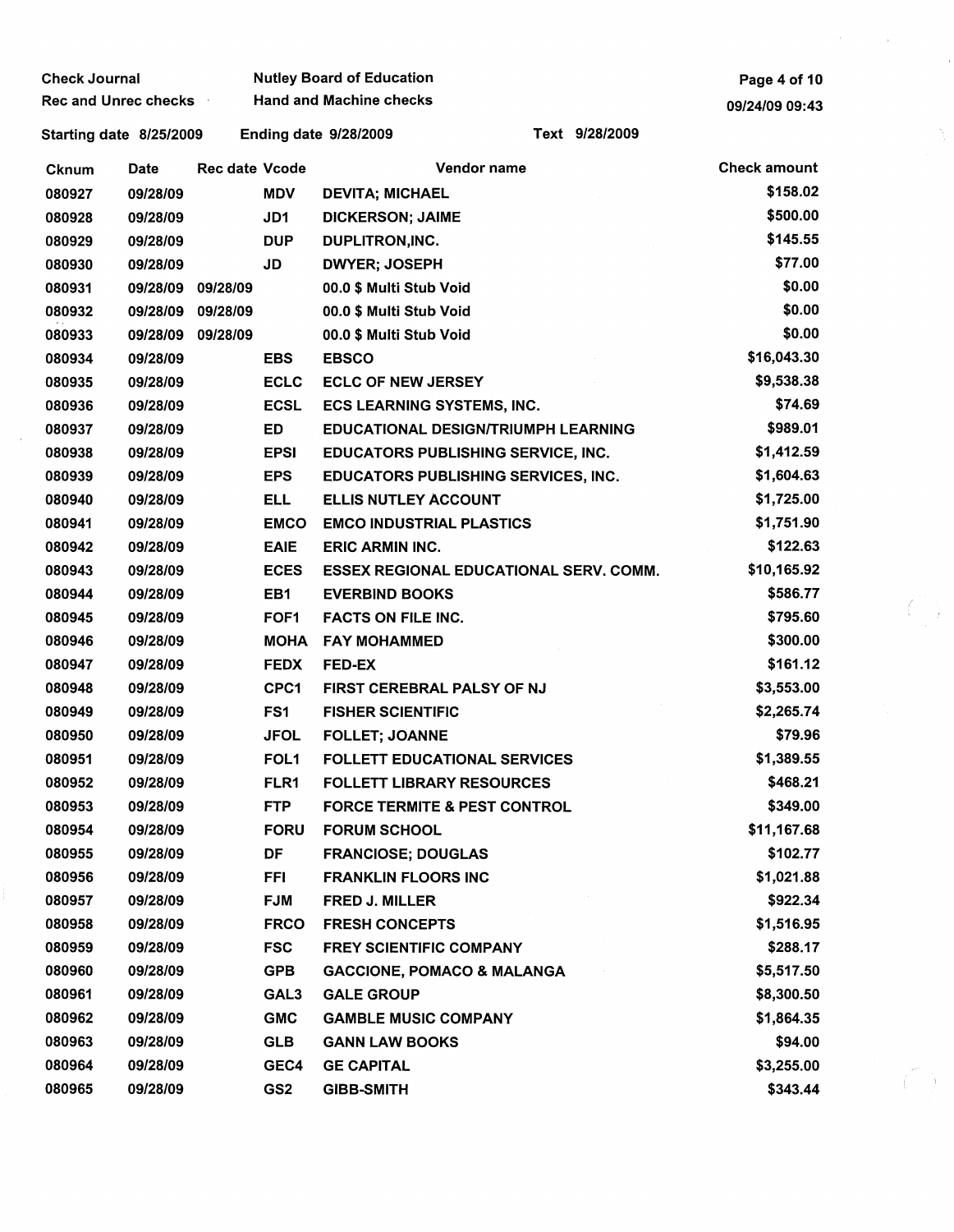| <b>Check Journal</b> |                             |                       | <b>Nutley Board of Education</b> | Page 5 of 10                                   |                     |
|----------------------|-----------------------------|-----------------------|----------------------------------|------------------------------------------------|---------------------|
|                      | <b>Rec and Unrec checks</b> |                       | <b>Hand and Machine checks</b>   | 09/24/09 09:43                                 |                     |
|                      | Starting date 8/25/2009     |                       |                                  | Text 9/28/2009<br><b>Ending date 9/28/2009</b> |                     |
| Cknum                | Date                        | <b>Rec date Vcode</b> |                                  | Vendor name                                    | <b>Check amount</b> |
| 080966               | 09/28/09                    | 09/28/09              |                                  | 00.0 \$ Multi Stub Void                        | \$0.00              |
| 080967               | 09/28/09                    |                       | <b>GRAN</b>                      | <b>GRAINGER INC.</b>                           | \$2,387.08          |
| 080968               | 09/28/09                    |                       | GE <sub>1</sub>                  | <b>GRANT ENTERPRISES ON LINE</b>               | \$363.00            |
| 080969               | 09/28/09                    |                       | <b>HLPC</b>                      | <b>HAL LEONARD CORPORATION</b>                 | \$195.00            |
| 080970               | 09/28/09                    |                       | RH <sub>4</sub>                  | <b>HARBISON; ROBERT</b>                        | \$1,200.00          |
| 080971               | 09/28/09                    |                       | <b>HEA</b>                       | <b>HEALTH EDUCATION FOR ADVANCED LEARNING</b>  | \$98.00             |
| 080972               | 09/28/09                    |                       | <b>HER</b>                       | <b>HERTZ FURNITURE SYSTEMS</b>                 | \$964.80            |
| 080973               | 09/28/09                    |                       | <b>HESS</b>                      | <b>HESS CORPORATION</b>                        | \$201.86            |
| 080974               | 09/28/09                    |                       | <b>HIG</b>                       | <b>HIGH POINT SCHOOL CORP.</b>                 | \$17,849.54         |
| 080975               | 09/28/09                    |                       | hci                              | HIGHSMITH, INC.                                | \$686.48            |
| 080976               | 09/28/09                    |                       | <b>HR</b>                        | <b>HODGES RENTALS</b>                          | \$411.00            |
| 080977               | 09/28/09                    |                       | <b>HDC</b>                       | <b>HOME DEPOT CREDIT SERVICES</b>              | \$1,077.51          |
| 080978               | 09/28/09                    |                       | HMC1                             | <b>HOUGHTON MIFFLIN CO.</b>                    | \$4,815.00          |
| 080979               | 09/28/09                    |                       | <b>HMGS</b>                      | <b>HOUGHTON MIFFLIN GREAT SOURCE</b>           | \$543.59            |
| 080980               | 09/28/09                    |                       | <b>INLE</b>                      | INNOVATIVE LEARNING CONCEPTS INC.              | \$1,433.85          |
| 080981               | 09/28/09                    |                       | <b>INSF</b>                      | <b>INSTITUTE FOR EDUCATIONAL ACHIEVEMENT</b>   | \$14,726.00         |
| 080982               | 09/28/09                    |                       | <b>IMS</b>                       | <b>INTERSTATE MUSIC SUPPLIES</b>               | \$964.65            |
| 080983               | 09/28/09                    |                       | <b>JWP</b>                       | <b>JW PEPPER &amp; SON INC.</b>                | \$3,355.10          |
| 080984               | 09/28/09                    |                       | <b>JWMI</b>                      | J.W. MANNY, INC                                | \$385.00            |
| 080985               | 09/28/09                    |                       | <b>JMAC</b>                      | <b>JMAC SERVICES LLC</b>                       | \$720.00            |
| 080986               | 09/28/09                    |                       | <b>JOTS</b>                      | JOHNNY ON THE SPOT                             | \$117.00            |
| 080987               | 09/28/09                    |                       | <b>JKE</b>                       | <b>JOSEPH KARG ENTERPRISES</b>                 | \$1,415.67          |
| 080988               | 09/28/09                    | 09/28/09              |                                  | 00.0 \$ Multi Stub Void                        | \$0.00              |
| 080989               | 09/28/09                    |                       | JRI                              | <b>JOSEPH RICCIARDI INC.</b>                   | \$2,760.45          |
| 080990               | 09/28/09                    |                       | <b>JEM</b>                       | <b>JOURNEY EDUCATION MARKETING</b>             | \$12,861.95         |
| 080991               | 09/28/09                    |                       | <b>JLG</b>                       | <b>JUNIOR LIBRARY GUILD</b>                    | \$318.00            |
| 080992               | 09/28/09                    |                       | <b>KDD</b>                       | KDDS TOO, INC. NEW BEGINNINGS OUTREACH         | \$2,220.00          |
| 080993               | 09/28/09                    |                       | <b>NEBE</b>                      | <b>KDDSIII - NEW BEGINNINGS</b>                | \$63,471.78         |
| 080994               | 09/28/09                    |                       | ΚE                               | <b>KELVIN ELECTRONICS</b>                      | \$1,052.06          |
| 080995               | 09/28/09                    |                       | <b>KENC</b>                      | <b>KENCOR INC.</b>                             | \$632.67            |
| 080996               | 09/28/09                    |                       | <b>KLK</b>                       | <b>KLOCKIT</b>                                 | \$1,664.38          |
| 080997               | 09/28/09                    |                       | <b>KON</b>                       | <b>KONICA/MINOLTA</b>                          | \$101.60            |
| 080998               | 09/28/09                    |                       | <b>CHK</b>                       | <b>KOZYRA; CHERYL</b>                          | \$450.00            |
| 080999               | 09/28/09                    |                       | LLM                              | <b>LAKESHORE LEARNING MATERIALS</b>            | \$2,469.35          |
| 081000               | 09/28/09                    |                       | <b>LERC</b>                      | <b>LERCH, VINCI &amp; HIGGINS</b>              | \$7,000.00          |
| 081001               | 09/28/09                    |                       | <b>LVC</b>                       | <b>LIBRARY VIDEO CO.</b>                       | \$771.80            |
| 081002               | 09/28/09                    |                       | <b>LITT</b>                      | LITTLE FALLS BOARD OF EDUCATION                | \$4,423.00          |
| 081003               | 09/28/09                    |                       | FL <sub>1</sub>                  | <b>LOTITO; FRANK</b>                           | \$149.98            |
| 081004               | 09/28/09                    |                       | <b>LOWE</b>                      | <b>LOWES</b>                                   | \$383.69            |

 $\mathfrak{g}^{\pm}$  and  $\mathfrak{g}^{\pm}$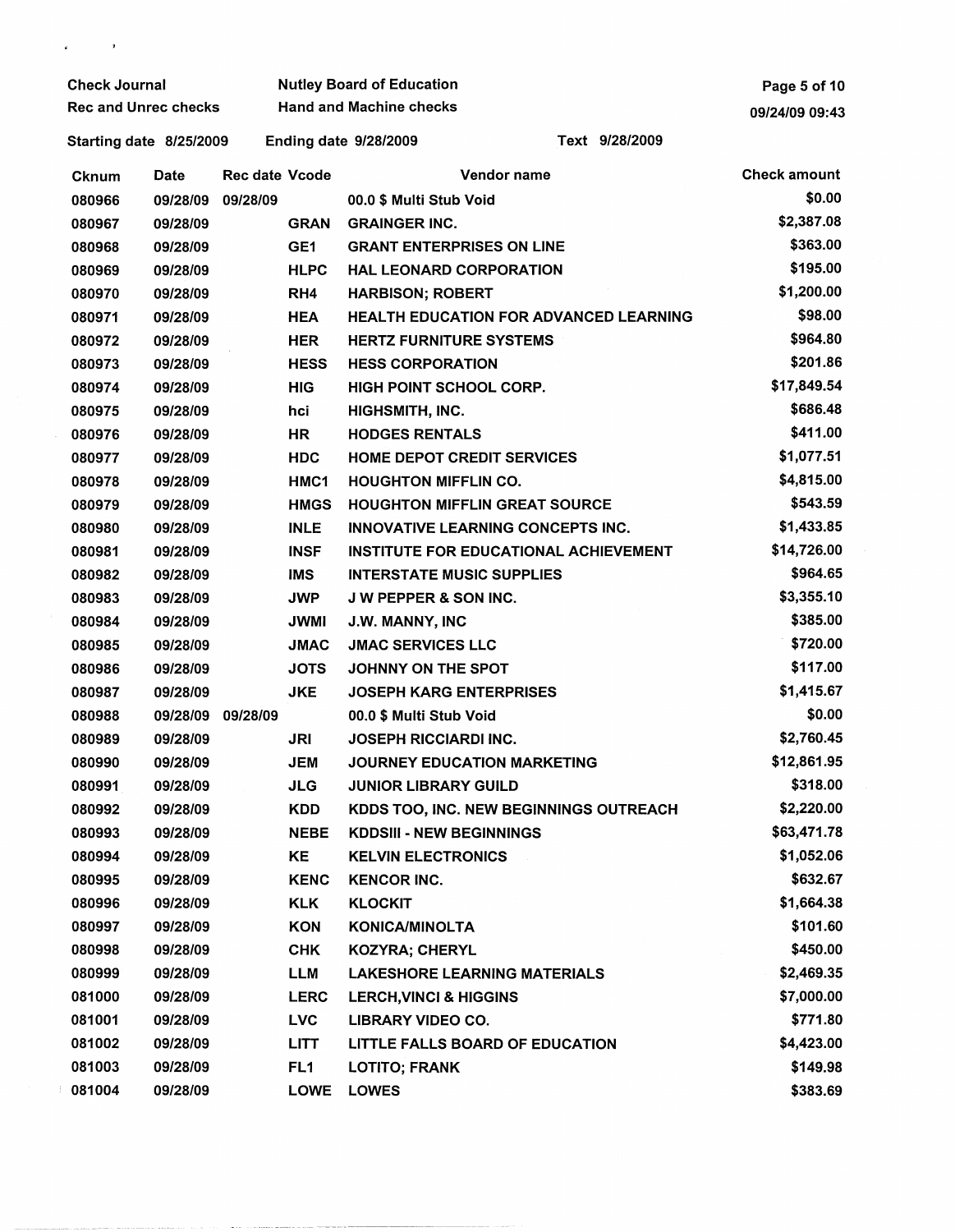| <b>Check Journal</b> |                             |                       | <b>Nutley Board of Education</b>     |                                              | Page 6 of 10        |  |
|----------------------|-----------------------------|-----------------------|--------------------------------------|----------------------------------------------|---------------------|--|
|                      | <b>Rec and Unrec checks</b> |                       | <b>Hand and Machine checks</b>       |                                              | 09/24/09 09:43      |  |
|                      | Starting date 8/25/2009     |                       | <b>Ending date 9/28/2009</b>         | Text 9/28/2009                               |                     |  |
| Cknum                | <b>Date</b>                 | <b>Rec date Vcode</b> |                                      | Vendor name                                  | <b>Check amount</b> |  |
| 081005               | 09/28/09                    | <b>SLU</b>            | LUKOWIAK; STACY                      |                                              | \$48.00             |  |
| 081006               | 09/28/09                    | <b>LUX</b>            | <b>LUXURY FLOORS</b>                 |                                              | \$583.50            |  |
| 081007               | 09/28/09                    | MPC <sub>2</sub>      | <b>MACIE PUBLISHING COMPANY</b>      |                                              | \$1,896.20          |  |
| 081008               | 09/28/09                    | <b>MMS</b>            |                                      | <b>MACMILLAN MCGRAW HILL SCHOOL DIVISION</b> | \$11,091.16         |  |
| 081009               | 09/28/09                    | <b>MAJ</b>            | <b>MAJESTIC LOCK COMPANY</b>         |                                              | \$374.68            |  |
| 081010               | 09/28/09                    | MAI                   | MARI, INC.                           |                                              | \$451.23            |  |
| 081011               | 09/28/09                    | RM <sub>3</sub>       | <b>MARKS; RICHARD</b>                |                                              | \$150.00            |  |
| 081012               | 09/28/09                    | MCC1                  | <b>MARSHALL CAVENDISH CORP.</b>      |                                              | \$365.10            |  |
| 081013               | 09/28/09                    | <b>MAS</b>            | <b>MASUNE FIRST AID &amp; SAFETY</b> |                                              | \$29.10             |  |
| 081014               | 09/28/09                    | MHP1                  | <b>MCGRAW-HILL EDUCATION</b>         |                                              | \$25,630.77         |  |
| 081015               | 09/28/09                    | <b>MCRO</b>           | <b>MICRO CENTER</b>                  |                                              | \$279.50            |  |
| 081016               | 09/28/09                    | <b>MTP</b>            |                                      | <b>MIDWEST TECHNOLOGY PRODUCTS SERV.</b>     | \$1,287.35          |  |
| 081017               | 09/28/09                    | MLP2                  | <b>MODERN LEARNING PRESS</b>         |                                              | \$263.84            |  |
| 081018               | 09/28/09                    | <b>HEMO</b>           | <b>MONTEROSA; HEATHER</b>            |                                              | \$450.00            |  |
| 081019               | 09/28/09                    | <b>MPSR</b>           |                                      | <b>MORRIS PLAINS SHOES &amp; REPAIR</b>      | \$4,594.00          |  |
| 081020               | 09/28/09                    | MSU1                  |                                      | <b>MSU-DEMONSTRATION PROGRAM</b>             | \$54,031.20         |  |
| 081021               | 09/28/09                    | <b>MUNI</b>           | <b>MUNICIPAL CAPITAL CORP.</b>       |                                              | \$802.00            |  |
| 081022               | 09/28/09                    | <b>MIM</b>            | <b>MUSIC IN MOTION</b>               |                                              | \$318.02            |  |
| 081023               | 09/28/09                    | <b>MUPR</b>           | <b>MUSIC PRODUCTS, INC.</b>          |                                              | \$306.90            |  |
| 081024               | 09/28/09                    | MS <sub>6</sub>       | <b>MUSIC SHOP</b>                    |                                              | \$856.30            |  |
| 081025               | 09/28/09                    | МT                    | <b>MUSIC TIME INC.</b>               |                                              | \$694.16            |  |
| 081026               | 09/28/09                    | <b>NJSA</b>           |                                      | N.J.ASSOCIATION OF SCHOOL ADMINISTRATORS     | \$3,395.00          |  |
| 081027               | 09/28/09                    | <b>NASC</b>           | <b>NASCO</b>                         |                                              | \$287.76            |  |
| 081028               | 09/28/09                    | <b>NAV</b>            |                                      | NATIONAL AUDIO VISUAL SUPPLY                 | \$2,300.87          |  |
| 081029               | 09/28/09                    | <b>NEM</b>            |                                      | <b>NATIONAL EDUCATIONAL MUSIC CO.</b>        | \$2,753.50          |  |
| 081030               | 09/28/09                    | <b>NATS</b>           | <b>NATIONAL SCHOOL PRODUCTS</b>      |                                              | \$397.44            |  |
| 081031               | 09/28/09                    | <b>PEAS</b>           | <b>NCS PEARSON, INC.</b>             |                                              | \$7,184.67          |  |
| 081032               | 09/28/09                    | <b>NAC</b>            | <b>NEWARK ASPHALT</b>                |                                              | \$424.69            |  |
| 081033               | 09/28/09                    | <b>NTC</b>            |                                      | NICOLETTE AUTO BODY WORKS, INC.              | \$350.00            |  |
| 081034               | 09/28/09                    | <b>NJAP</b>           | <b>NJAPSA</b>                        |                                              | \$150.00            |  |
| 081035               | 09/28/09                    | EMA <sub>2</sub>      | <b>NJASL</b>                         |                                              | \$85.00             |  |
| 081036               | 09/28/09                    | NJS9                  | <b>NJSCA INC.</b>                    |                                              | \$140.00            |  |
| 081037               | 09/28/09                    | <b>NHA</b>            | <b>NORTH HUDSON ACADEMY</b>          |                                              | \$4,192.60          |  |
| 081038               | 09/28/09                    | <b>NJN1</b>           |                                      | <b>NORTH JERSEY MEDIA GROUP INC.</b>         | \$486.63            |  |
| 081039               | 09/28/09                    | <b>CMHS</b>           |                                      | <b>NORTHWEST ESSEX COMMUNITY</b>             | \$13,688.89         |  |
| 081040               | 09/28/09                    | NU <sub>2</sub>       | <b>NOVEL UNITS</b>                   |                                              |                     |  |
| 081041               |                             |                       |                                      |                                              | \$201.10            |  |
| 081042               | 09/28/09                    | <b>NHC</b>            |                                      | NUTLEY HEATING & COOLING SUPPLY CO.          | \$79.07             |  |
|                      | 09/28/09                    | <b>NKG</b>            | <b>NUTLEY KEY &amp; GLASS</b>        |                                              | \$225.00            |  |
| 081043               | 09/28/09                    | NSR                   | <b>NUTLEY SHOP-RITE, INC.</b>        |                                              | \$3,688.31          |  |

 $\begin{pmatrix} 1 & 1 \\ 1 & 1 \end{pmatrix}$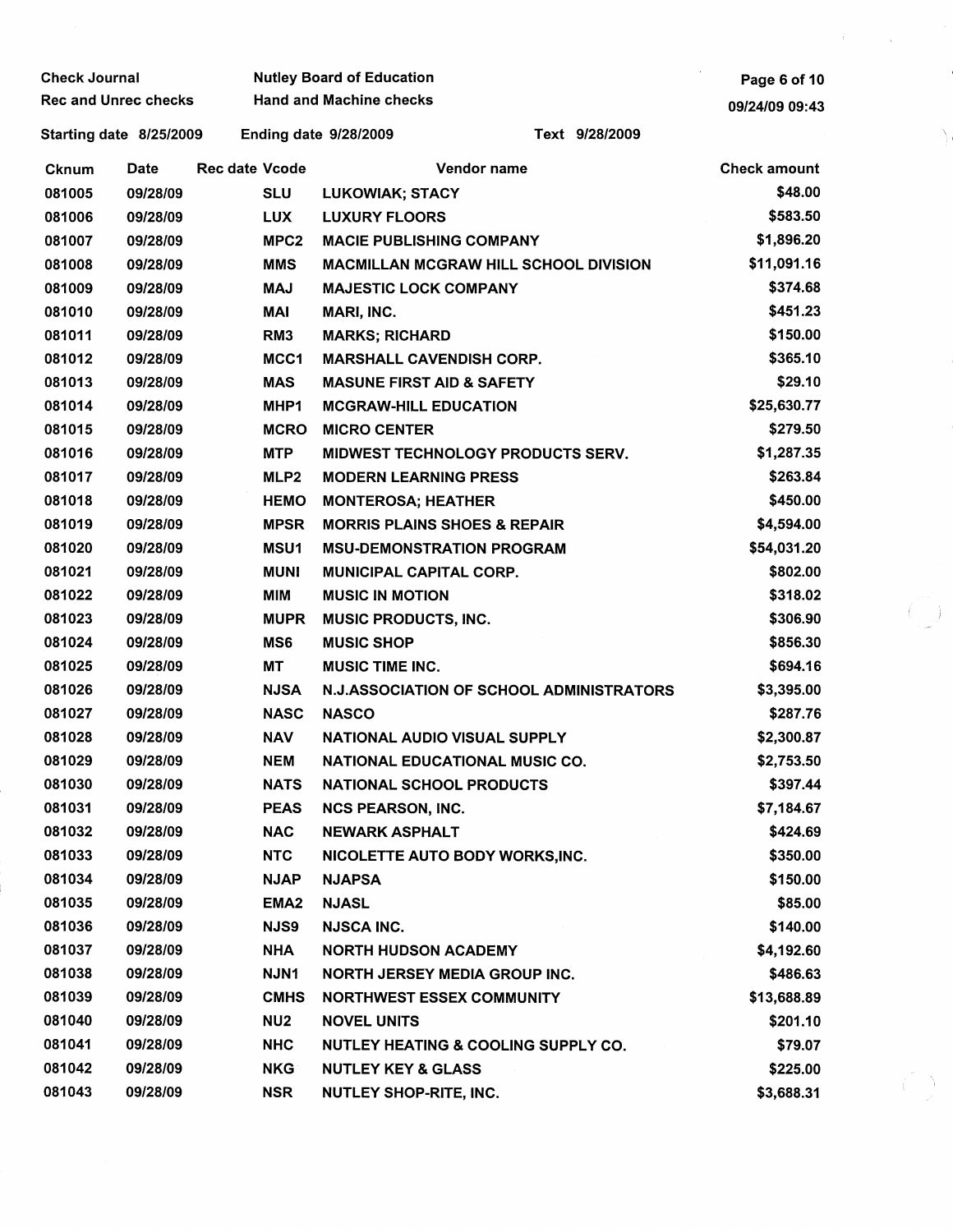| <b>Check Journal</b>        |          |                       | <b>Nutley Board of Education</b> | Page 7 of 10                   |                                       |                     |
|-----------------------------|----------|-----------------------|----------------------------------|--------------------------------|---------------------------------------|---------------------|
| <b>Rec and Unrec checks</b> |          |                       | <b>Hand and Machine checks</b>   | 09/24/09 09:43                 |                                       |                     |
| Starting date 8/25/2009     |          |                       |                                  | <b>Ending date 9/28/2009</b>   | Text 9/28/2009                        |                     |
| <b>Cknum</b>                | Date     | <b>Rec date Vcode</b> |                                  |                                | Vendor name                           | <b>Check amount</b> |
| 081044                      | 09/28/09 |                       | <b>PIT</b>                       | OCE IMAGISTICS, INC.           |                                       | \$61.60             |
| 081045                      | 09/28/09 |                       | OLD1                             | <b>OLD NATIONAL</b>            |                                       | \$2,784.00          |
| 081046                      | 09/28/09 |                       | <b>OWS</b>                       | <b>OMNI WASTE SERVICES</b>     |                                       | \$4,710.84          |
| 081047                      | 09/28/09 |                       | <b>ONE1</b>                      | ONE-800-DRY CLEAN              |                                       | \$582.80            |
| 081048                      | 09/28/09 |                       | <b>PLC</b>                       |                                | PALISADES REGIONAL ACADEMY            | \$9,584.16          |
| 081049                      | 09/28/09 |                       | <b>CIPA</b>                      | <b>PALLEY; CINDY</b>           |                                       | \$2,924.80          |
| 081050                      | 09/28/09 |                       | <b>PAMP</b>                      |                                | PASSAIC METAL & BUILDING SUPPLIES CO. | \$705.99            |
| 081051                      | 09/28/09 |                       | <b>PSSS</b>                      | <b>PASSONS SPORTS</b>          |                                       | \$966.69            |
| 081052                      | 09/28/09 |                       | <b>SP13</b>                      | <b>PASTENA; SILVIO</b>         |                                       | \$34.06             |
| 081053                      | 09/28/09 |                       | <b>PSF</b>                       |                                | <b>PATERSON CUSTOM WOOD FLOORS</b>    | \$5,512.46          |
| 081054                      | 09/28/09 |                       | PP <sub>5</sub>                  | <b>PAXTON/PATTERSON</b>        |                                       | \$2,716.79          |
| 081055                      | 09/28/09 |                       | PE3                              | <b>PEARSON EDUCATION</b>       |                                       | \$1,541.18          |
| 081056                      |          | 09/28/09 09/28/09     | $\sim$                           | 00.0 \$ Multi Stub Void        |                                       | \$0.00              |
| 081057                      | 09/28/09 |                       | <b>PEAR</b>                      | <b>PEARSON EDUCATION</b>       |                                       | \$40,078.88         |
| 081058                      | 09/28/09 |                       | <b>PEGA</b>                      | PEGASUS PRESS, INC.            |                                       | \$826.75            |
| 081059                      | 09/28/09 |                       | <b>PPG</b>                       |                                | PEOPLES PUBLISHING GROUP              | \$1,518.21          |
| 081060                      | 09/28/09 |                       | PLC1                             |                                | PERFECTION LEARNING CORP.             | \$1,477.94          |
| 081061                      | 09/28/09 |                       | PD4                              | <b>PETE'S DELI</b>             |                                       | \$456.00            |
| 081062                      | 09/28/09 |                       | PET                              | <b>PETRACCO &amp; SON</b>      |                                       | \$208.00            |
| 081063                      | 09/28/09 |                       | <b>PHDV</b>                      | PHD VIRTUAL TECHNOLOGIES       |                                       | \$2,550.00          |
| 081064                      | 09/28/09 |                       | PLC <sub>2</sub>                 | <b>PHOENIX LEARNING CENTER</b> |                                       | \$54,824.00         |
| 081065                      | 09/28/09 |                       | PB1                              | PITNEY BOWES, INC.             |                                       | \$600.00            |
| 081066                      | 09/28/09 |                       | <b>PLA</b>                       |                                | PLATT PSYCHIATRIC ASSOCIATES, LLC     | \$1,200.00          |
| 081067                      | 09/28/09 |                       | <b>POCK</b>                      |                                | POCKETFUL OF THERAPY, INC.            | \$102.70            |
| 081068                      | 09/28/09 |                       | <b>PCS</b>                       | PORTER'S CAMERA STORE          |                                       | \$103.89            |
| 081069                      | 09/28/09 |                       | <b>PEC</b>                       | <b>POSITIVE ELECTRIC CO.</b>   |                                       | \$40,661.98         |
| 081070                      | 09/28/09 |                       | <b>PT</b>                        | <b>PRINTING TECHNIQUES</b>     |                                       | \$625.00            |
| 081071                      | 09/28/09 |                       | <b>PAR</b>                       |                                | PSYCHOLOGICAL ASSESSMENT RESOURCES    | \$561.74            |
| 081072                      | 09/28/09 |                       | <b>PSE</b>                       |                                | PUBLIC SERVICE ELECTRIC & GAS CO.     | \$55,328.13         |
| 081073                      | 09/28/09 |                       | QI                               | QUEUE, INC.                    |                                       | \$4,259.87          |
| 081074                      | 09/28/09 |                       | RSP <sub>2</sub>                 | <b>R.S. PHILLIPS STEEL</b>     |                                       | \$1,989.90          |
| 081075                      | 09/28/09 |                       | SS <sub>3</sub>                  | <b>RANCH HOPE, INC.</b>        |                                       | \$3,147.45          |
| 081076                      | 09/28/09 |                       | <b>RGS</b>                       | <b>REALLY GOOD STUFF</b>       |                                       | \$391.20            |
| 081077                      | 09/28/09 |                       | <b>REIL</b>                      | <b>REILLY; VIRGINIA</b>        |                                       | \$450.00            |
| 081078                      | 09/28/09 |                       | <b>RIDD</b>                      | RIDDELL, INC.                  |                                       | \$1,814.71          |
| 081079                      | 09/28/09 |                       | <b>RWP</b>                       | <b>RIDGEWOOD PRESS</b>         |                                       | \$2,907.40          |
| 081080                      | 09/28/09 |                       | <b>RVC</b>                       | <b>RVC COLLEGE</b>             |                                       | \$25.00             |
| 081081                      | 09/28/09 |                       | <b>LRY</b>                       | <b>RYSZ; LORRAINE</b>          |                                       | \$20.00             |
| 081082                      | 09/28/09 |                       | <b>SANE</b>                      | <b>S.A.N.E.</b>                |                                       | \$1,156.87          |

de<br>1990 - George Barnett, amerikanischer Stadt<br>1990 - George Barnett, amerikanischer Stadt

-- -- - --·-----~------------··--- -----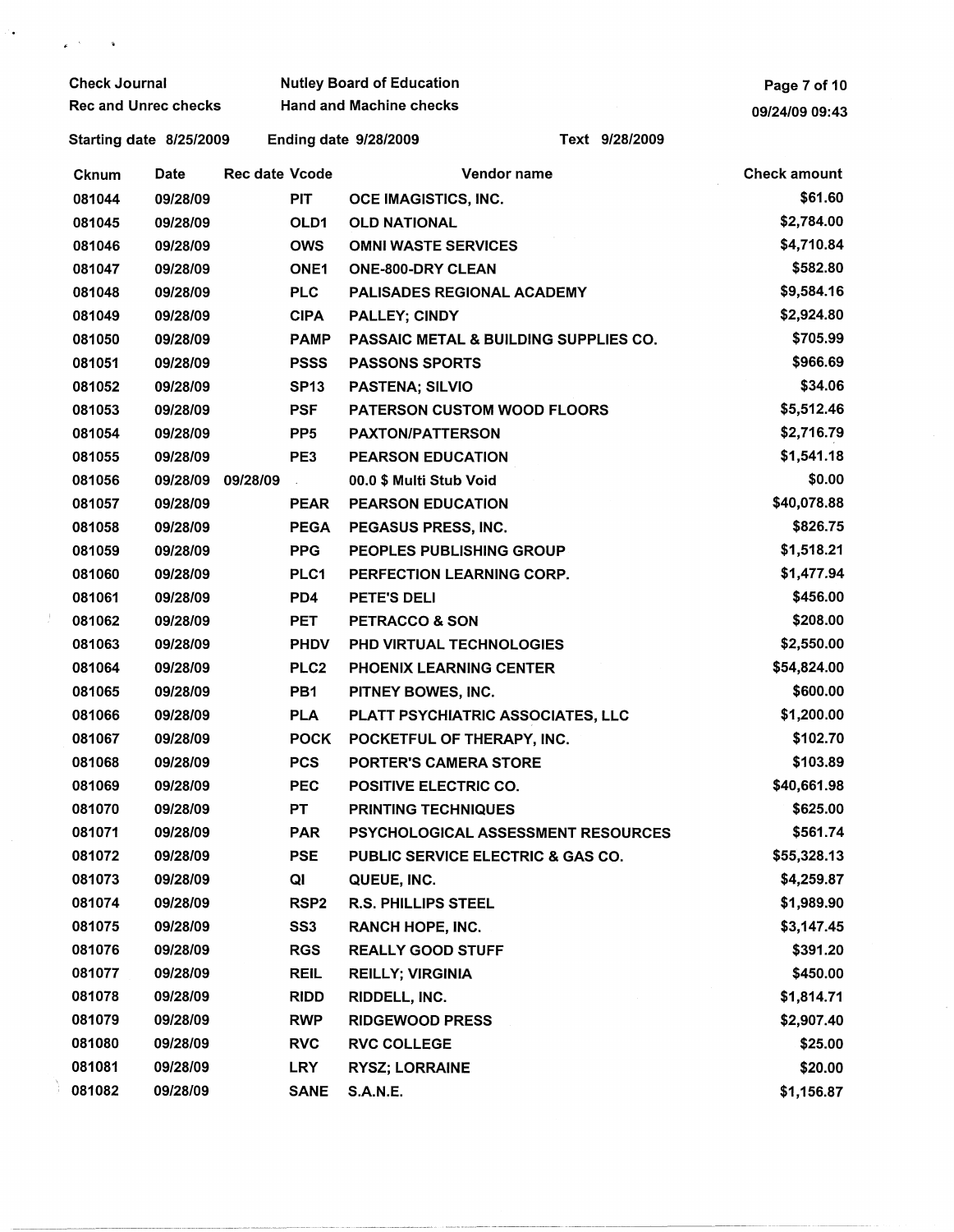| <b>Check Journal</b>        |          |                   |             | <b>Nutley Board of Education</b>   | Page 8 of 10   |                |                     |  |
|-----------------------------|----------|-------------------|-------------|------------------------------------|----------------|----------------|---------------------|--|
| <b>Rec and Unrec checks</b> |          |                   |             | <b>Hand and Machine checks</b>     |                | 09/24/09 09:43 |                     |  |
| Starting date 8/25/2009     |          |                   |             | <b>Ending date 9/28/2009</b>       | Text 9/28/2009 |                |                     |  |
| Cknum                       | Date     | Rec date Vcode    |             |                                    | Vendor name    |                | <b>Check amount</b> |  |
| 081083                      | 09/28/09 |                   | <b>SEI</b>  | SADDLEBACK EDUCATIONAL INC.        |                |                | \$715.11            |  |
| 081084                      | 09/28/09 |                   | SAG2        | <b>SAGE DAY II</b>                 |                |                | \$10,017.00         |  |
| 081085                      | 09/28/09 |                   | <b>SANI</b> | <b>SANI SYSTEMS LTD.</b>           |                |                | \$1,590.00          |  |
| 081086                      | 09/28/09 |                   | SAT1        | <b>SATCO SUPPLY</b>                |                |                | \$480.06            |  |
| 081087                      | 09/28/09 |                   | <b>STC</b>  | <b>SCANTRON</b>                    |                |                | \$683.30            |  |
| 081088                      | 09/28/09 |                   | S.          | <b>SCHOLASTIC MAGAZINES</b>        |                |                | \$6,430.05          |  |
| 081089                      | 09/28/09 |                   | <b>SHS</b>  | <b>SCHOOL HEALTH SUPPLY CO.</b>    |                |                | \$298.98            |  |
| 081090                      | 09/28/09 |                   | <b>SNS</b>  | <b>SCHOOL NURSE SUPPLY, INC.</b>   |                |                | \$457.24            |  |
| 081091                      |          | 09/28/09 09/28/09 |             | 00.0 \$ Multi Stub Void            |                |                | \$0.00              |  |
| 081092                      |          | 09/28/09 09/28/09 |             | 00.0 \$ Multi Stub Void            |                |                | \$0.00              |  |
| 081093                      |          | 09/28/09 09/28/09 |             | 00.0 \$ Multi Stub Void            |                |                | \$0.00              |  |
| 081094                      | 09/28/09 |                   | <b>SPC</b>  | <b>SCHOOL SPECIALTY INC</b>        |                |                | \$11,459.74         |  |
| 081095                      | 09/28/09 |                   | SPI3        | SCHOOL SPECIALTY INC.              |                |                | \$62.00             |  |
| 081096                      | 09/28/09 |                   | SKI         | <b>SCIENCE KIT, INC.</b>           |                |                | \$3,521.14          |  |
| 081097                      | 09/28/09 |                   | SEC1        | <b>SEC</b>                         |                |                | \$2,630.00          |  |
| 081098                      | 09/28/09 |                   | <b>SEMA</b> | SEMPLE MATH, INC.                  |                |                | \$84.65             |  |
| 081099                      | 09/28/09 |                   | <b>SETO</b> | <b>SETON</b>                       |                |                | \$490.15            |  |
| 081100                      | 09/28/09 |                   | 2636        | <b>SIGN POST</b>                   |                |                | \$350.00            |  |
| 081101                      | 09/28/09 |                   | SMA1        | <b>SMALL; SHERRY</b>               |                |                | \$121.66            |  |
| 081102                      | 09/28/09 |                   | <b>SOMA</b> | <b>SOCCER MASTER</b>               |                |                | \$1,123.10          |  |
| 081103                      | 09/28/09 |                   | <b>SPTI</b> | <b>SPORTIME</b>                    |                |                | \$340.86            |  |
| 081104                      | 09/28/09 |                   | <b>SCOO</b> | <b>SPOTCOOLERS</b>                 |                |                | \$1,392.83          |  |
| 081105                      | 09/28/09 |                   | SQU         | <b>SQUIBB'S</b>                    |                |                | \$366.19            |  |
| 081106                      |          | 09/28/09 09/28/09 |             | 00.0 \$ Multi Stub Void            |                |                | \$0.00              |  |
| 081107                      | 09/28/09 |                   | <b>STAP</b> | <b>STAPLES ADVANTAGE</b>           |                |                | \$23,075.72         |  |
| 081108                      | 09/28/09 |                   | <b>STBU</b> | <b>STAPLES BUSINESS ADVANTAGE</b>  |                |                | \$128.25            |  |
| 081109                      | 09/28/09 |                   | SI5         | <b>STEWART INDUSTRIES</b>          |                |                | \$99.00             |  |
| 081110                      | 09/28/09 |                   | <b>CHE</b>  | SUCCESS ADVERTISING INC.           |                |                | \$1,399.74          |  |
| 081111                      | 09/28/09 |                   | <b>SDSC</b> | <b>SUPER DUPER INC.</b>            |                |                | \$1,756.45          |  |
| 081112                      | 09/28/09 |                   | <b>CSU</b>  | SURRETSKY; CHRISTINA               |                |                | \$72.00             |  |
| 081113                      | 09/28/09 |                   | <b>SCRC</b> | SUSSEX COUNTY REGIONAL COOPERATIVE |                |                | \$5,053.80          |  |
| 081114                      | 09/28/09 |                   | <b>LEAS</b> | TD EQUIPMENT FINANCE, INC.         |                |                | \$27,783.50         |  |
| 081115                      | 09/28/09 |                   | <b>TELI</b> | <b>TECHLINE</b>                    |                |                | \$428.93            |  |
| 081116                      | 09/28/09 |                   | TER         | TERRANOVA GROUP, INC.              |                |                | \$11,580.00         |  |
| 081117                      | 09/28/09 |                   | TS2         | <b>THERAPY SHOPPE</b>              |                |                | \$276.76            |  |
| 081118                      | 09/28/09 |                   | RTH         | <b>TIPPENREITER; RUTH</b>          |                |                | \$1,162.00          |  |
| 081119                      | 09/28/09 |                   | <b>FTO</b>  | <b>TOLEDO; FELIPE</b>              |                |                | \$132.40            |  |
| 081120                      | 09/28/09 |                   | TN          | <b>TOWNSHIP OF NUTLEY</b>          |                |                | \$2,642.33          |  |
| 081121                      | 09/28/09 |                   | <b>TRLE</b> | TRIUMPH LEARNING LLC               |                |                | \$3,175.82          |  |

 $\frac{1}{2}$ 

 $\frac{1}{2}$ 

 $\overline{\phantom{a}}$ 

 $\label{eq:2} \frac{1}{\sqrt{2}}\sum_{i=1}^n\frac{1}{\sqrt{2\pi i}}\sum_{j=1}^n\frac{1}{j!}\sum_{j=1}^n\frac{1}{j!}\sum_{j=1}^n\frac{1}{j!}\sum_{j=1}^n\frac{1}{j!}\sum_{j=1}^n\frac{1}{j!}\sum_{j=1}^n\frac{1}{j!}\sum_{j=1}^n\frac{1}{j!}\sum_{j=1}^n\frac{1}{j!}\sum_{j=1}^n\frac{1}{j!}\sum_{j=1}^n\frac{1}{j!}\sum_{j=1}^n\frac{1}{j!}\sum_{j=$ 

 $\overline{C}$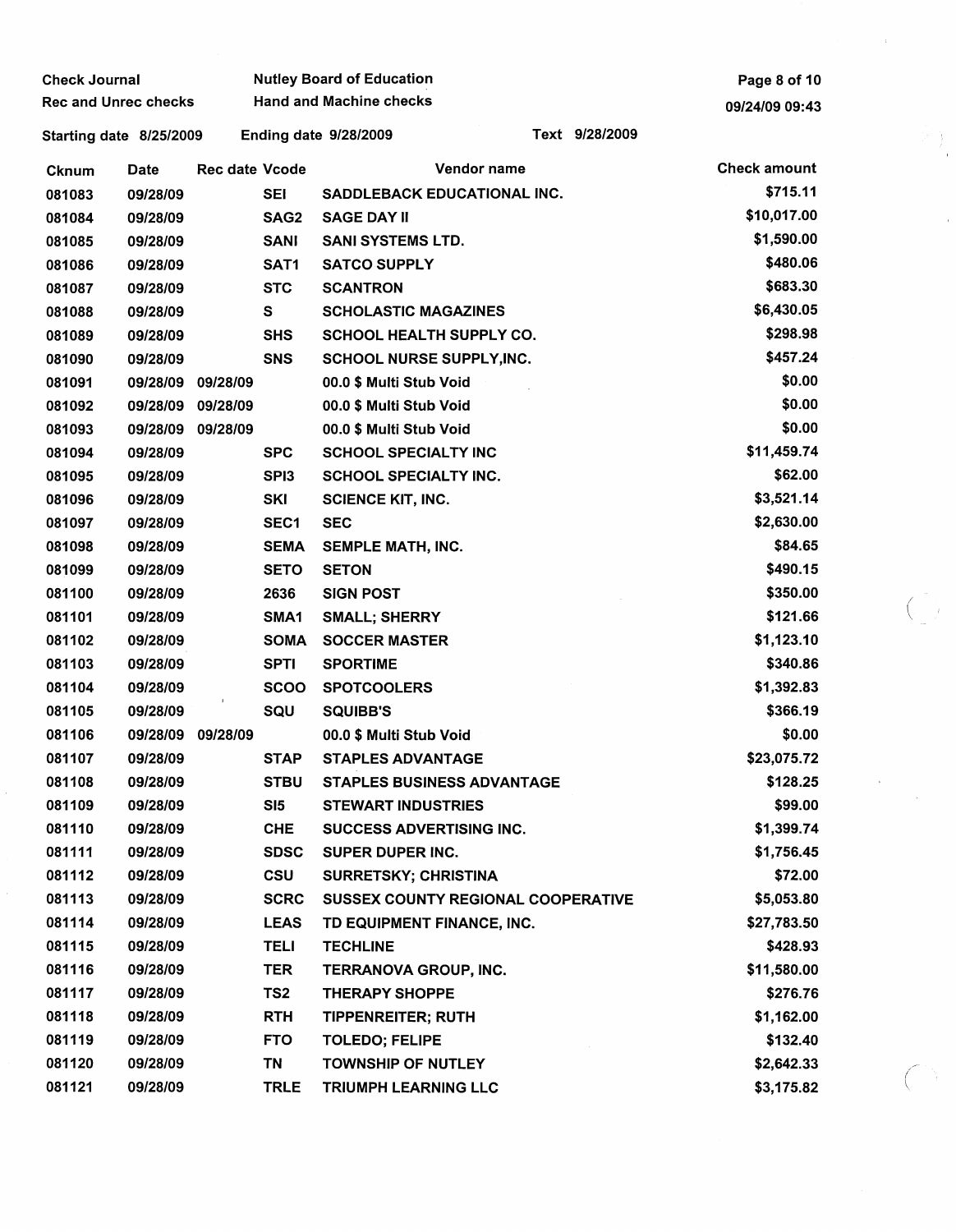Check Journal Nutley Board of Education Rec and Unrec checks Hand and Machine checks Starting date 8/25/2009 Ending date 9/28/2009 Text 9/28/2009 **Cknum** 081122 081123 081124 081125 081126 081127 081128 081129 081130 081131 081132 081133 081134 081135 081136 081137 081138 081139 081140 081141 081142 081143 Date Rec date Vcode Vendor name TROXELL COMMUNICATIONS,INC. TYGRIS VENDOR FINANCE, INC. 09/28/09 TRO 09/28/09 TYG 09/28/09 USPN U S POSTMASTER 09/28/09 UST UPSTART 09/28/09 BA VERIZON 09/28/09 VER VERIZON WIRELESS oo.o \$ Multi Stub Void VIOLA BROTHERS INC 09/28/09 09/28/09 09/28/09 VB 09/28/09 VWR VWR SCIENTIFIC PRODUCTS 09/28/09 09/28/09 09/28/09 09/28/09 09/28/09 09/28/09 09/28/09 09/28/09 09/28/09 09/28/09 09/28/09 09/28/09 09/28/09 HOWA WANG; HONG WNS WARDS NATURAL SCIENCE WRC WEEKLY READER CORP. WGC WELCO GASES CORPORATION WPS WESTERN PSYCHOLOGICAL SERVICES WID WILD DISCOVERIES WS WILLIAM H. SADLIER INC. WILL WILLOWGLEN ACADEMY - NEW JERSEY INC. WLT WILSON LANGUAGE TRAINING WS8 WINDSOR LEARNING CENTER WCN WORRALL COMMUNITY NEWSPAPER INC YOKR YOGI-KRISHNAS TEXTILES ZB ZANER BLOSER Page 9 of 10 09/24/09 09:43 Check amount \$11,218.00 \$385.40 \$176.00 \$186.53 \$1,238.04 \$2,538.84 \$0.00 \$341.19 \$2,875.83 \$700.00 \$1,069.15 \$477.39 \$171.13 \$261.80 \$205.07 \$3,288.47 \$14,046.30 \$5,637.65 \$10,599.20 \$78.00 \$1,210.00 \$3,151.89

 $\mathbf{z} = \mathbf{t}$  .

 $\mathbf{R}$